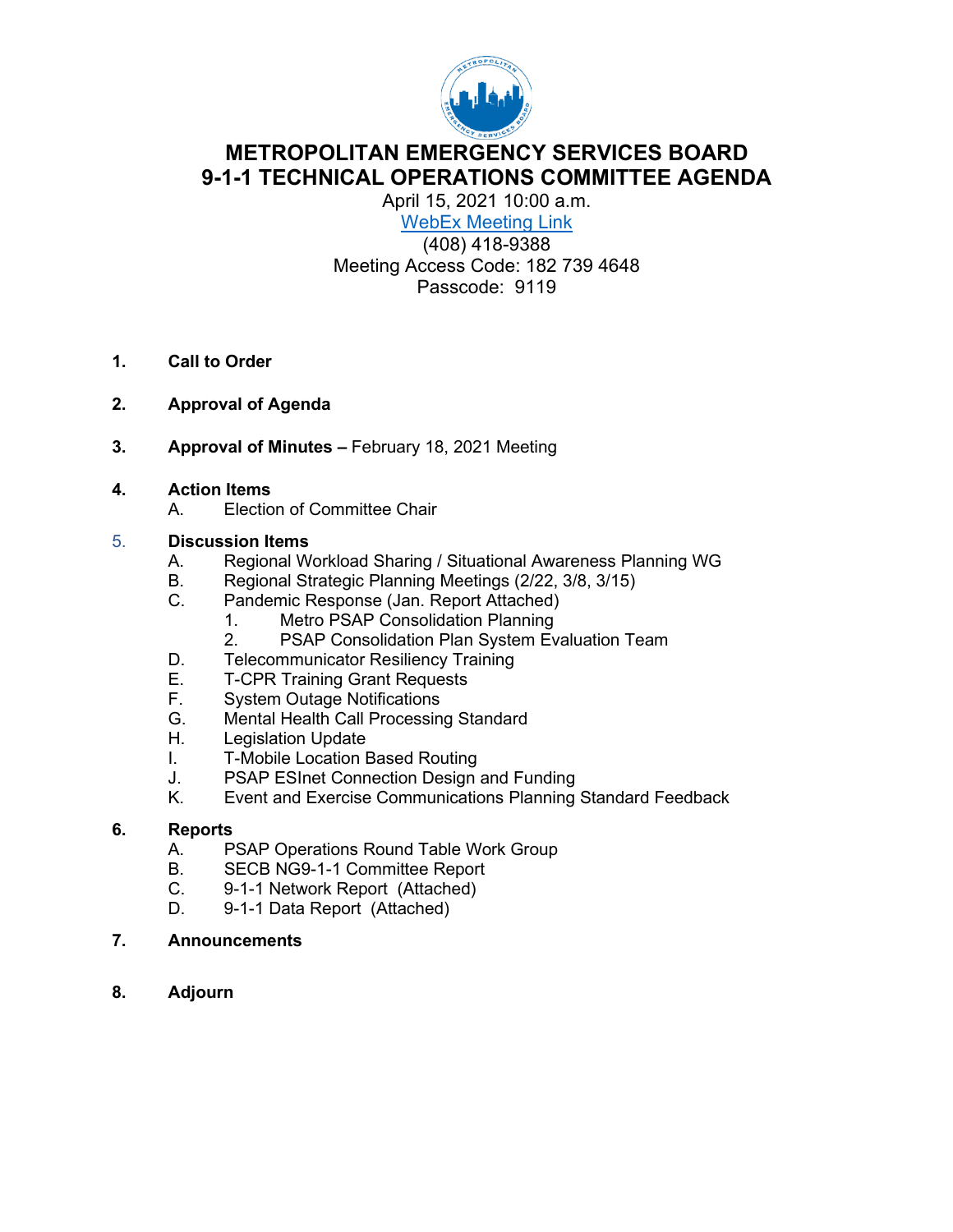#### **9-1-1 Technical Operations Committee February 18, 2021 Draft Meeting Minutes Meeting Held via WebEx**

#### **Members Present**

| <b>Allina EMS</b>      | Victoria Vadnais        | <b>MAC/Airport</b>         | Heidi Hieserich          |
|------------------------|-------------------------|----------------------------|--------------------------|
| Anoka County           | Val Sprynczynatyk       | Metro Transit PD           | <b>Bill Anderson</b>     |
| <b>Bloomington PD</b>  | Jim Scanlon             | Minneapolis                | LaVae Robinson           |
| <b>Carver County</b>   | <b>Susan Bowler</b>     | <b>North Memorial</b>      | <b>Melissa Carpenter</b> |
| Chisago County         | <b>Absent</b>           | <b>Ridgeview EMS</b>       | <b>Absent</b>            |
| Dakota County          | <b>Cheryl Pritzlaff</b> | <b>Ramsey County</b>       | <b>Nancie Pass</b>       |
| Eden Prairie PD        | <b>Absent</b>           | <b>Scott County</b>        | <b>Scott Haas</b>        |
| Edina PD               | Janelle Harris          | <b>Sherburne County</b>    | Linda Anderson           |
| <b>Hennepin County</b> | <b>Tony Martin</b>      | St. Louis Park PD          | <b>Greg Weigel</b>       |
| <b>Hennepin EMS</b>    | Wade Johnson            | University of Minnesota PD | <b>Absent</b>            |
| <b>Isanti County</b>   | <b>Bob Dowd</b>         | <b>Washington County</b>   | Dar Pankonie             |

**Guests:** Matthew Hoffer, Lumen; Kari Morrissey, Anoka County; Jonathan Rasch, RCECC; Vic Barnett, RCECC; Dawn Kenyon, Hennepin County; Dave Sehnert, RapidSOS

**MESB Staff***:* Marcia Broman, Pete Eggimann, Jill Rohret, Martha Ziese

#### **1. Call to Order**

Heidi Hieserich (9-1-1 TOC Chair) called the meeting to order at 10:00 AM.

#### 2. **Approval of Agenda**

*M/S/C Motion made by Cheryl Pritzlaff to approve the agenda for February 18, 2021. Nancie Pass seconded. Motion carried.*

| Agency                 | Member        | Yes | N <sub>o</sub> |
|------------------------|---------------|-----|----------------|
| Allina EMS             | Vadnais       | X   |                |
| Anoka County           | Sprynczynatyk | X   |                |
| <b>Bloomington PD</b>  | Scanlon       | X   |                |
| <b>Carver County</b>   | Bowler        | X   |                |
| Chisago County         | Absent        |     |                |
| Dakota County          | Pritzlaff     | X   |                |
| <b>Eden Prairie PD</b> | Absent        |     |                |
| Edina PD               | Harris        | X   |                |
| Hennepin County        | Martin        | X   |                |
| Hennepin EMS           | Johnson       | X   |                |
| Isanti County          | Dowd          | X   |                |
| MAC/Airport            | Hieserich     | X   |                |
| Metro Transit          | Anderson      | X   |                |
| Minneapolis            | Robinson      | X   |                |

#### **Roll Call for Approval of Agenda**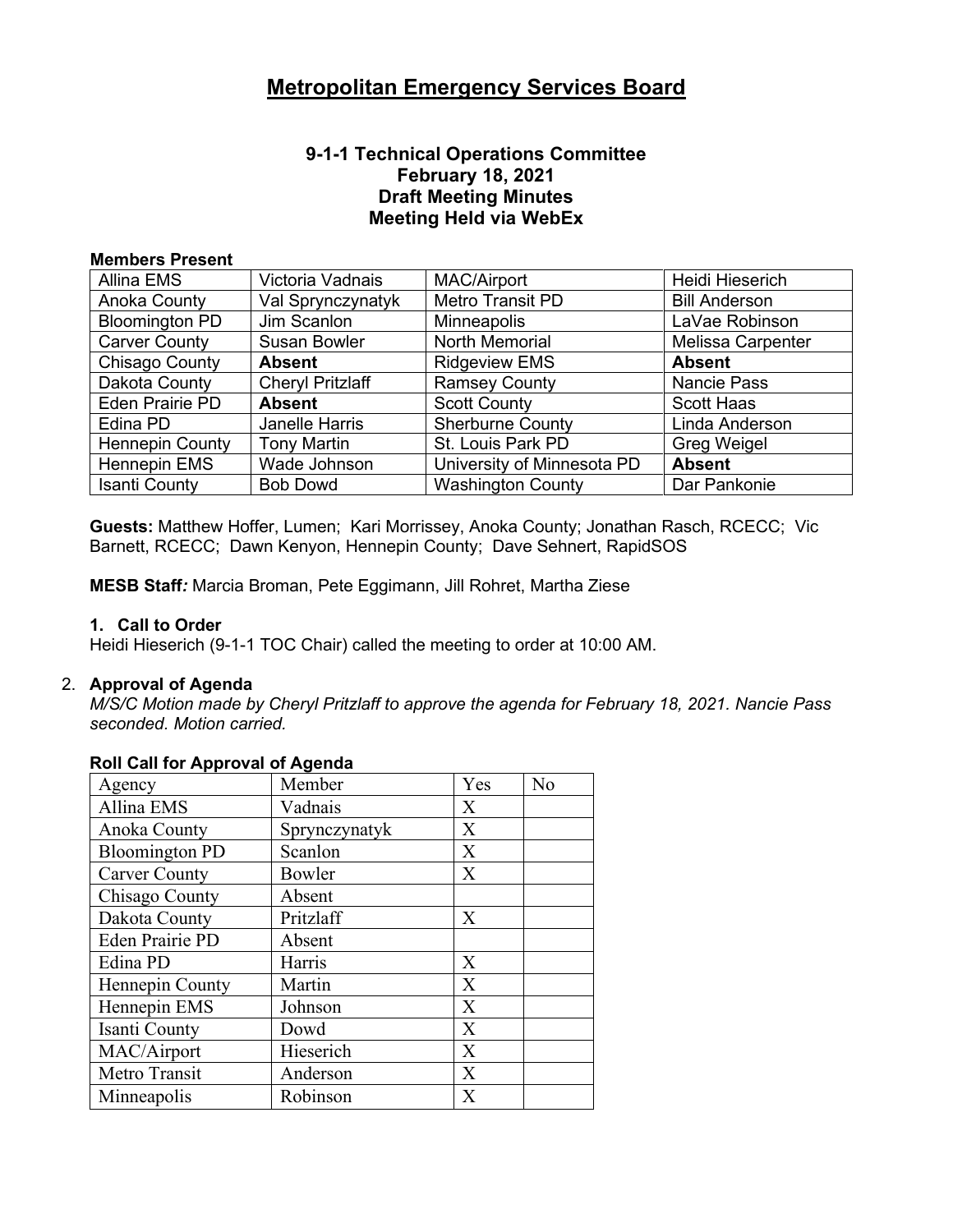| North Memorial           | Carpenter | Х       |
|--------------------------|-----------|---------|
| <b>Ramsey County</b>     | Pass      | $\rm X$ |
| Ridgeview EMS            | Absent    |         |
| <b>Scott County</b>      | Haas      | Х       |
| Sherburne County         | Anderson  | X       |
| St. Louis Park PD        | Weigel    | X       |
| U of MPD                 | Absent    |         |
| <b>Washington County</b> | Absent    |         |

#### **Yea:17 Nay: 0 Motion passed**

#### **3. Approval of Minutes**

Tony Martin asked that the minutes from January 18, 2021 minutes be amended to add the word Mental before Health under 7.E. Call Processing Standard.

*Motion made by Martin to approve the corrected minutes from January 18, 2021. Sprynczynatyk seconded. Motion carried.* 

### Agency Member | Yes | No Allina EMS Vadnais X Anoka County Sprynczynatyk X Bloomington PD Scanlon X Carver County Bowler X Chisago County Absent Dakota County Pritzlaff X Eden Prairie PD | Absent Edina PD Harris X Hennepin County Martin X Hennepin EMS  $|$  Johnson  $|$  X Isanti County<br>
MAC/Airport Bieserich<br>
X MAC/Airport Hieserich Metro Transit Anderson X Minneapolis | Robinson | X North Memorial | Carpenter | X Ramsey County Pass X Ridgeview EMS | Absent Scott County Haas X Sherburne County Anderson X St. Louis Park PD | Weigel X  $U$  of M PD  $|$  Absent Washington County | Absent

#### **Roll Call for Approval of Minutes**

**Yea: 17 Nay: 0 Motion passed**

**4. Action Items – None**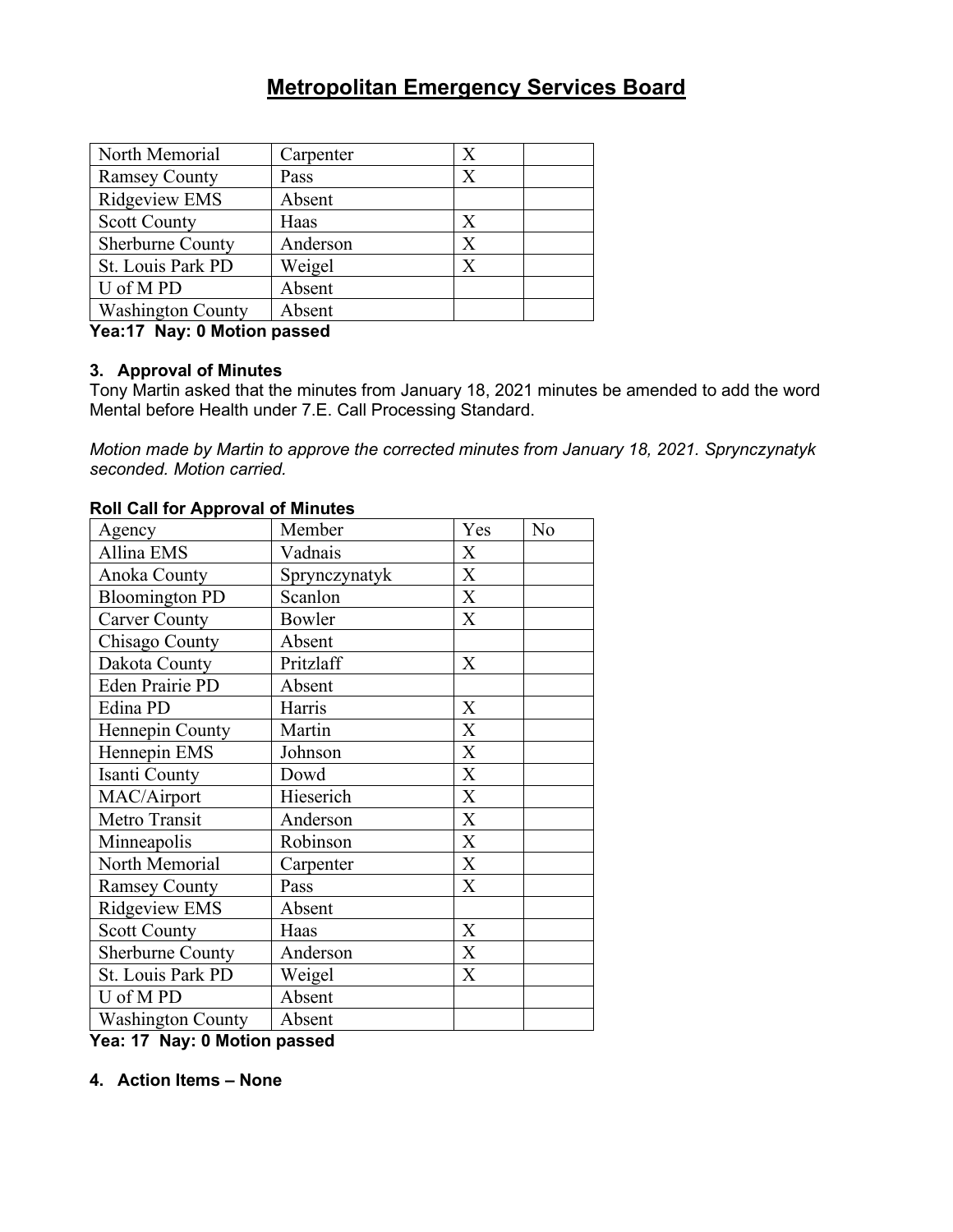#### **5. Discussion Items**

#### **A. Regional Workload Sharing/Situational Awareness Planning**

Jon Rasch reported that the workgroup had begun meeting. There has been some discussion about dividing the workgroup into smaller subgroups that could focus on specific aspects of the project, such as funding, governance, etc. Rasch said defining what the goals are is important to setting up the subgroups. Some discussions involved workload sharing options to improve response in a call overload environment. Other discussions focused on large, multi-jurisdiction events. Hieserich suggested a look back at Winbourne's report and pointed out that on pages 19 and 20 there are bullet points that list system requirements that form the basis for Winbourne's recommendation. Pete Eggimann offered to send the Winbourne study to the committee members so they could review what the workgroup was using.

#### **B. Regional Strategic Planning Meetings (2/22, 3/8, 3/15)**

Eggimann said that the meetings have been scheduled and the interested parties should have received WebEx invitations.

#### **C. Pandemic Response**

Hieserich said there was a written status update for the committee from Mike Mihelich in the meeting packet. Eggimann said that RapidDeploy is still scheduled to do their major release software upgrade on February 22, 2021. If that happens, there will be a tabletop exercise at 10:00 AM on February 26, 2021. The exercise will test the upgrades RapidDeploy has completed and hopefully the stability and latency issues will have been resolved. The team is hoping to have 40-50 participants logged into the system for that exercise.

Eggimann said if the tabletop exercises are successful; there will be a second round involving the operations floor of each participant and PSAPs to ensure system compatibility. A third round would be Train-the-Trainer sessions. Dawn Kenyon reported that Rapid Deploy has just asked to push back the tabletop exercises into March to give them more time to implement and test the software upgrade.

### **D. Telecommunicator Resiliency Program RFP**

Eggimann reported the only vendor response to the RFP was received from Moetivations, a Coloradobased company that specializes in 9-1-1 staff support and training. The MESB staff have been working with Moetivations and adjustments have been made to their proposal to better align with the grant requirements and timing. The amended contract should be signed this week or next.

### **E. T-CPR Training Grant Requests**

Eggimann reported the MESB has received the information needed for the grant application from 13 PSAPs. The deadline for the grant application is February 26, 2021; but information from all the metro PSAPs needs to be received by the MESB by February 24 to allow time to transfer the information onto the grant application form and send it to ECN.

### **F. System Outages Notification**

Martin said the workgroup continues to meet weekly. A definitions page and a Text-to-9-1-1 page have now been added to the draft document. Martin reported that he had met with Lumen and talked to them about the workgroup members expectations. Lumen said they would review their internal procedures and look at what resources they may have available to work with the notification process outlined in the draft document.

### **G. Mental Health Call Processing Standard**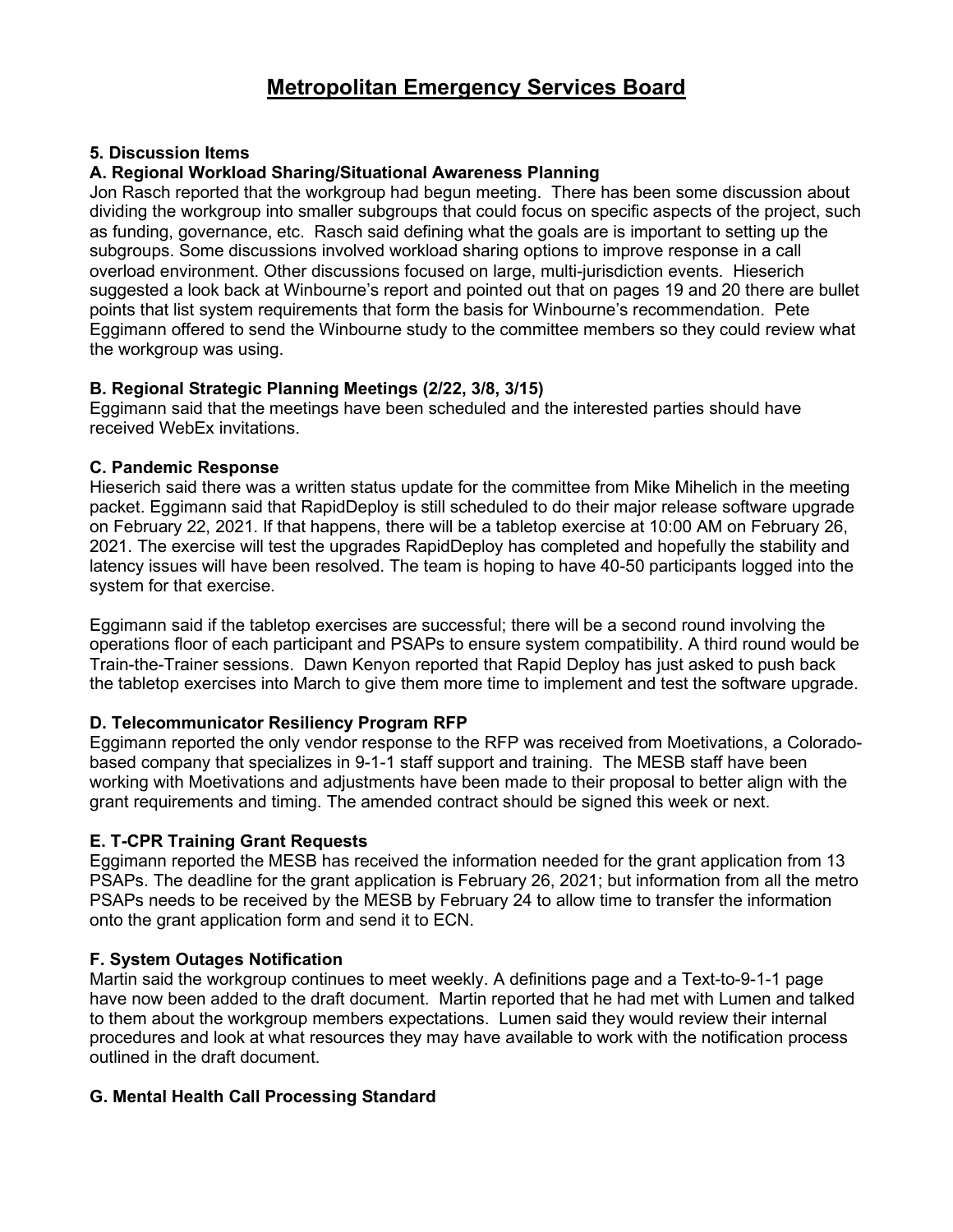Hieserich told the committee that she wanted this issue to remain as an agenda item. Kari Morrissey and the PSAP Roundtable has agreed to work on developing this standard. Hieserich said that Hennepin County is making progress on the 9-1-1 Imbedded Social Work program. Martin said there is a new Hennepin County PSAP social worker that will be focusing on the job and career at the PSAP.

#### **H. Telecommunicator Reclassification and Licensing Legislation**

Dar Pankonie said the Senate passed the bill (SF 565) out of committee yesterday, but no action has been taken on the companion bill in the House (HF 515). Pankonie will try to provide updates as the bills are scheduled for additional hearings and votes.

#### **I. T-Mobile Location Based Routing**

Marcia Broman reported to the committee that T-Mobile is implementing a platform to test locationbased routing using the handset location of the caller. Four metro PSAPs are participating in the pilot. T-Mobile recommended beginning with an audit of the current sector-based routing data. The T-Mobile routing records will be compared with the MESB's records. Once that reconciliation is complete, the call routing will be transitioned over to handset location-based routing. A comparison can then be made on routing accuracy and the impact on call transfers between PSAPs. The expectation is that routing accuracy to the correct PSAP for the caller's location will improve and fewer calls will need to be transferred between the PSAPs.

#### **6. Reports**

#### **A. PSAP Operations Round Table Workgroup**

Morrissey said the first meeting of the mental health call processing standard development workgroup has been held. Workgroup members from Carver, Dakota and Minneapolis have volunteered to participate.

#### **B. SECB NG9-1-1 Committee Report**

Pankonie reported that the T-CPR grant process and training resources are all in place now and PSAPs should be able to move forward as soon as their grant applications are approved. Pankonie suggested that if the committee members have any questions about the T-CPR requirements or training they were welcome to contact her. Victoria Vadnais asked for clarification that secondary PSAPs did not need to respond to the compliance and training survey? Pankonie said it was her understanding that all the metro PSAPs should respond with their compliance and training need information. That information would be combined in the regional grant application and would show each PSAP's current or intended method of compliance, as well as the training needs to bring all of their staff members into compliance with the required training. Pankonie added that she thought there would be plenty of grant funds available for the training for all the PSAPs.

Tony Martin asked if the Attorney General has responded to the T-CPR compliance questions that had been submitted to that office. Pankonie said the AG responded that if a PSAP currently had a medical director; then that medical director would need to approve the training method chosen by the PSAP. There is nothing in the statute that said the PSAP had to get a medical director.

Val Sprynczynatyk asked what the training protocol was for PSAPs like Anoka that transfers all their medical calls to Allina. Pankonie said the AG made it clear that every telecommunicator needs training. Scott Haas confirmed with Pankonie that just the recognition training was required if medical calls were all transferred for pre-arrival instruction.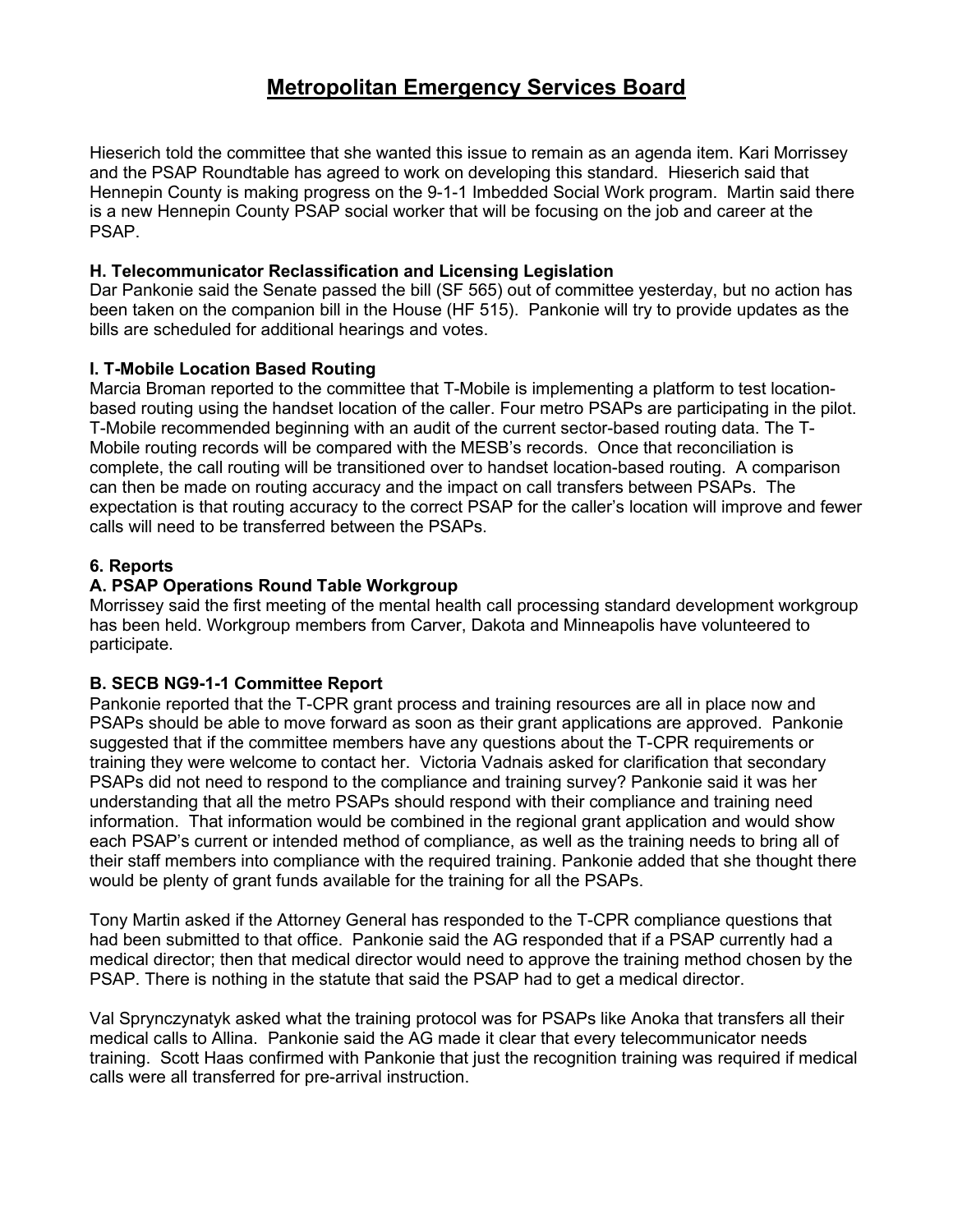Pankonie said that Virtual Academy supplies the recognition training and can offer further CPR training. Priority Dispatch offers only recognition training. Power Phone has the recognition and the protocols. Haas asked if there were long term training opportunities or just a one and done? Pankonie said funding for continued training is being discussed. The current certification is good for two years.

Pankonie said the COVID vaccinations for 9-1-1 personnel issue was discussed. MDH follows vaccination guidelines from the CDC. There is no clear definition in those guidelines that defines frontline 9-1-1 personnel. It is believed it is the intent of local and state officials to include 9-1-1 personnel with EMS and Firefighters.

Robin Carter reported that the U of M PSAP employees have all been vaccinated. Laura Anderson reported that all the Sherburne Co. PSAP personnel have been vaccinated too and were included in the initial plan. Pankonie said about 50% of the people who have been vaccinated are getting headaches.

#### **C. 9-1-1 Network Report**

(written report included in the meeting packet) Eggimann highlighted a couple of items from the attached report and indicated that a significant amount of time is being spent working with ECN on the implementation of the Inteliquent ingress contract and working on the RFP for core services and egress network.

Eggimann also reported that work continues with Scott and Washington counties on their 9-1-1 answering application upgrades and the changes that will need to be made to the ESInet connections to support the upgrade configurations.

Eggimann said it was his understanding that the firewall project has stopped.

#### **D. 9-1-1 Data Report**

(written report included in the meeting packet) Broman said the MESB is waiting for Lumen and Intrado to confirm that they have built the revision to the ALI format that would include the z-axis transmission to the PSAP. Jake Jacobson is to prepare a transition plan and coordinate with the MESB PSAPs to migrate to the new format.

Broman said some of the GIS persons are attending a workshop sponsored by ECN today. A recording of that workshop will be made available

#### **7. Announcements**

Martin thanked those that acknowledged the passing of one of Hennepin County's telecommunicators.

**Adjourn at 11:50**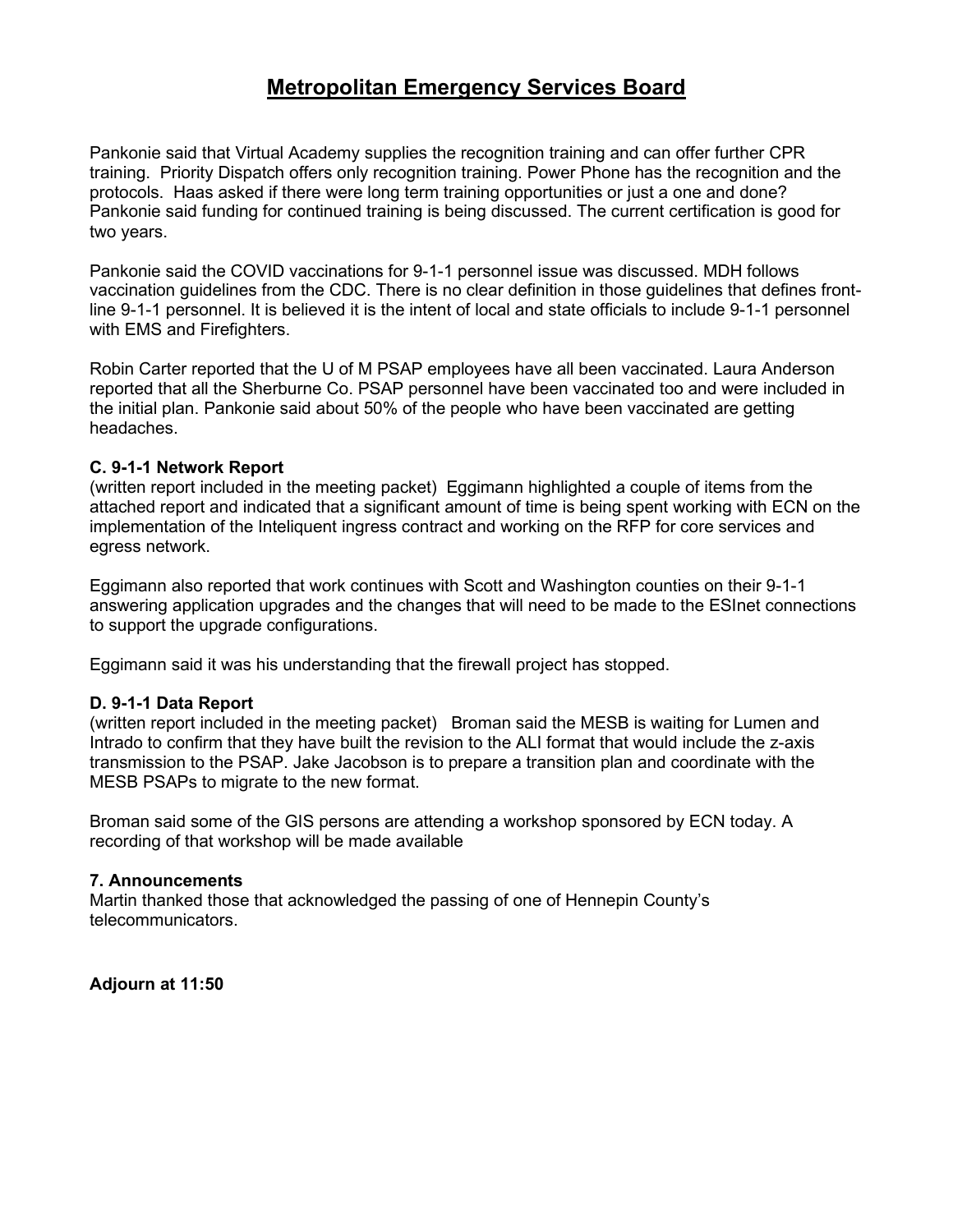

**METROPOLITAN EMERGENCY SERVICES BOARD**

**Meeting Date: April 15, 2021 Agenda Item: 4.A 9-1-1 TOC Chair Election Presenter: Eggimann**

#### **RECOMMENDATION**

The 9-1-1 Technical Operations Committee (TOC) recommend a replacement for Heidi Hieserich, who has resigned as Committee Chair. The new chair will serve for the balance of 2021.

#### **BACKGROUND**

Heidi has accepted an offer to work in the private sector, will be leaving her position with the Airport PSAP, and asked that we find a replacement for her as the Chair of the TOC.

#### **ISSUES & CONCERNS**

(none)

**FINANCIAL IMPACT** (none)

MOTION BY: SECONDED BY: MOTION:

PASS/FAIL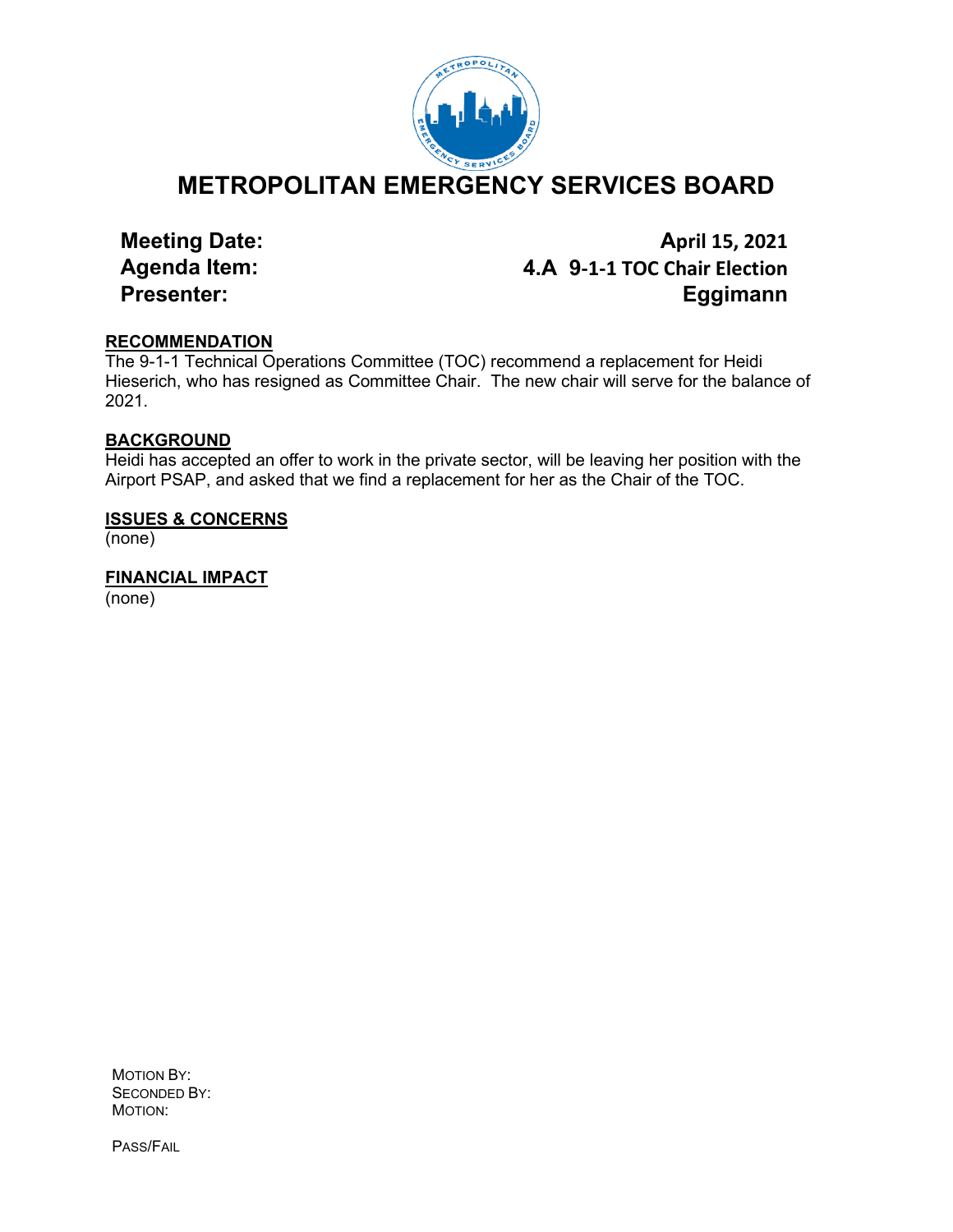#### **Allied Radio Matrix for Emergency Response (ARMER) Standards, Protocols, Procedures**

| Document Section 3          | <b>Interoperability Standards</b>      | <b>Status:</b> Complete          |
|-----------------------------|----------------------------------------|----------------------------------|
| <b>SECB Standard Number</b> | $IOP-27$                               |                                  |
| Legacy Standard Number      | 3.17.4                                 |                                  |
| <b>Standard Title</b>       | <b>Non-emergent Event and Exercise</b> |                                  |
|                             | <b>Communications Planning</b>         |                                  |
| Date Established            | 09/25/2013                             | <b>SECB Approval: 01/24/2019</b> |
| Replaces Document Dated     | 10/08/2018                             |                                  |
| Date Revised/Reviewed       | 1/24/2019                              |                                  |

#### **1. Purpose or Objective**

The purpose of this standard is to establish protocols and procedures to be used for planning communications for full-scale or functional exercises and non-emergent/pre-planned events that affect multiple agencies or jurisdictions in the Metro region. This standard will also specify procedures for using statewide or metro-wide talkgroups during these types of events.

#### **2. Operational Background**

Full-scale or functional exercises and pre-planned events that include multi-jurisdictional, multi-<br>agency disciplines, and use of two or more statewide and/or agency disciplines, and use of two or more statewide and/or regional interoperability talkgroups require an All-Hazards, Type III Communications Unit Leader (COML) to establish a communication plan.

Non-emergent/pre-planned events are scheduled, non-emergency activities as defined by the national incident management system. These events include, but are not limited to, a sporting event, concert, or parade.

A full-scale exercise (FSE) is a multi-agency, multi-jurisdictional, multi-discipline exercise involving a functional and/or field unit response. A functional response could include a joint field office, emergency operations center (EOC), etc. A field unit response could include firefighters or other first responders at a scene, along with mock victims, etc.

A functional exercise (FE) examines and/or validates the coordination, command, and control between various multi-agency coordination centers, such as an EOC, joint field office, etc. A functional exercise does not involve any field unit responders.

Refer to Metro ARMER Standard 3.21.0 (Large Scale Incidents) for emergent events and/or Metro ARMER Standard 3.48.0 and SECB Standard IOP-30 (Communications Unit) and the Minnesota Communications Unit Standard Operating Guidelines for additional information about COMLs.

**3. Operational Context**

Event and Exercise Communications Planning 1 SECB Standard 3.17.4 Approval 1/24/2019

**Commented [JR2]:** Should this be adjusted to more than one metro talkgroups

**Commented [TF1]:** Add Metro to this section?

**Commented [TF5]:** Metro standard 3.21.0 for Large Scale

incidents

**Commented [TF3]:** Include information about patches that are planned for 'real world' scenarios during pre planned events. **Commented [TF4]:** Since this is a standard about events AND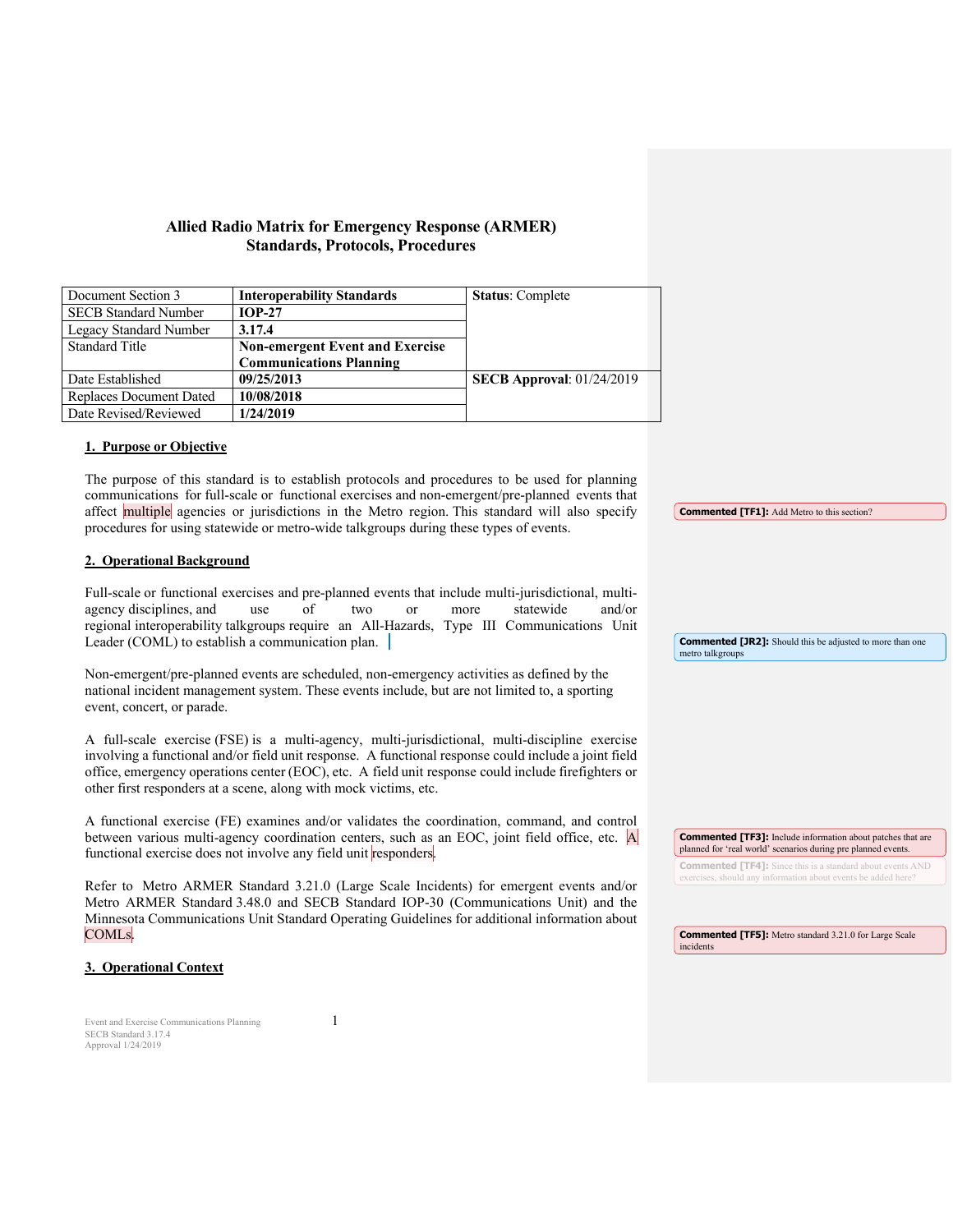Full-scale or functional exercises and pre-planned events of any size can include complex communications issues. There is also a potential for any event to grow quickly into a large-scale incident. Refer to Metro ARMER Standard 3.21.0 (Large Scale Incidents) for emergent events.

Since full-scale/functional exercises and pre-planned events have the potential to affect system loading, a COML should ensure that the event does not inadvertently affect normal, daily operational needs by over-utilization and/or overloading of ARMER system resources.

#### **4. Recommended Procedure**

When an entity develops a plan for a full-scale/functional exercise or preplanned event that involves the use of ARMER resources, these procedures will be followed:

• StatusBoard must be utilized. When the exercise or event is planned farther out than seven days, the requested resource should be reserved on the StatusBoard at least one week in advance, but not more than one month in advance.

• Exercise or event planners will include the impacted local entities' (city or county) ARMER System Administrators in the exercise development process from the beginning so local system resources are properly utilized.

• Exercise or event planners intending to use more than one statewide interoperability talkgroup shall engage a Metro-based Minnesota-recognized COML.

• A COML engaged for an exercise or event during which planners intend to use two or more statewide and/or regional interoperability talkgroup shall complete or approve an ICS-205 Communications Plan and that plan should be distributed to the ARMER System Administrators of impacted local entities, the Chair of the Radio Technical Operations Committee, the applicable Regional Interoperability Coordinator, and the Statewide Interoperability Coordinator.

• A COML engaged for an exercise or event during which planners intend to use two or more statewide and/or regional interoperability talkgroup should take into consideration the home zone mapping, priority levels, talkgroup patching, site loading, and site access approvals of talkgroups being considered as well as the channel count and capacity of impacted repeater sites.

If the event or exercise planner deems the services of a COML necessary but does not have access to one, the Radio Systems Coordinator or the Minnesota Duty Officer should be contacted.

#### **5. Management**

The system managers, administrators, and users will all be responsible to see that this policy is implemented as defined. Identified issues and concerns will be brought to the impacted Technical Operations Committee(TOC) for resolution. Maintenance of this standard will be the responsibility of the Radio Services Coordinator.

**Commented [TF6]:** Add information about Large scale incident planning standard

**Commented [TF8]:** Are there other considerations, outside of ARMER, that should be taken into account?

**Commented [TF7]:** Where to find these resources?

**Commented [TF9R8]:** Would like input from PSA/EM group. What would be included from outside of radio?

**Commented [JR10]:** Is this for anything using more than regional\statewide resource? Or EVERY exercise?

**Commented [JR11]:** What? We are informing the system resources. Who might that be?

**Commented [JR12]:** Regional?

**Commented [TF13]:** Check to see if all of these are on the

Are there others

**Commented [JR14]:** Being this would be a regional standard do

**Commented [JR15]:** Do all of our COML's know and understand home zone mapping and access priority? Should patching also be included in this requirement?

**Commented [TF16]:** For metro, brought to Radio TOC?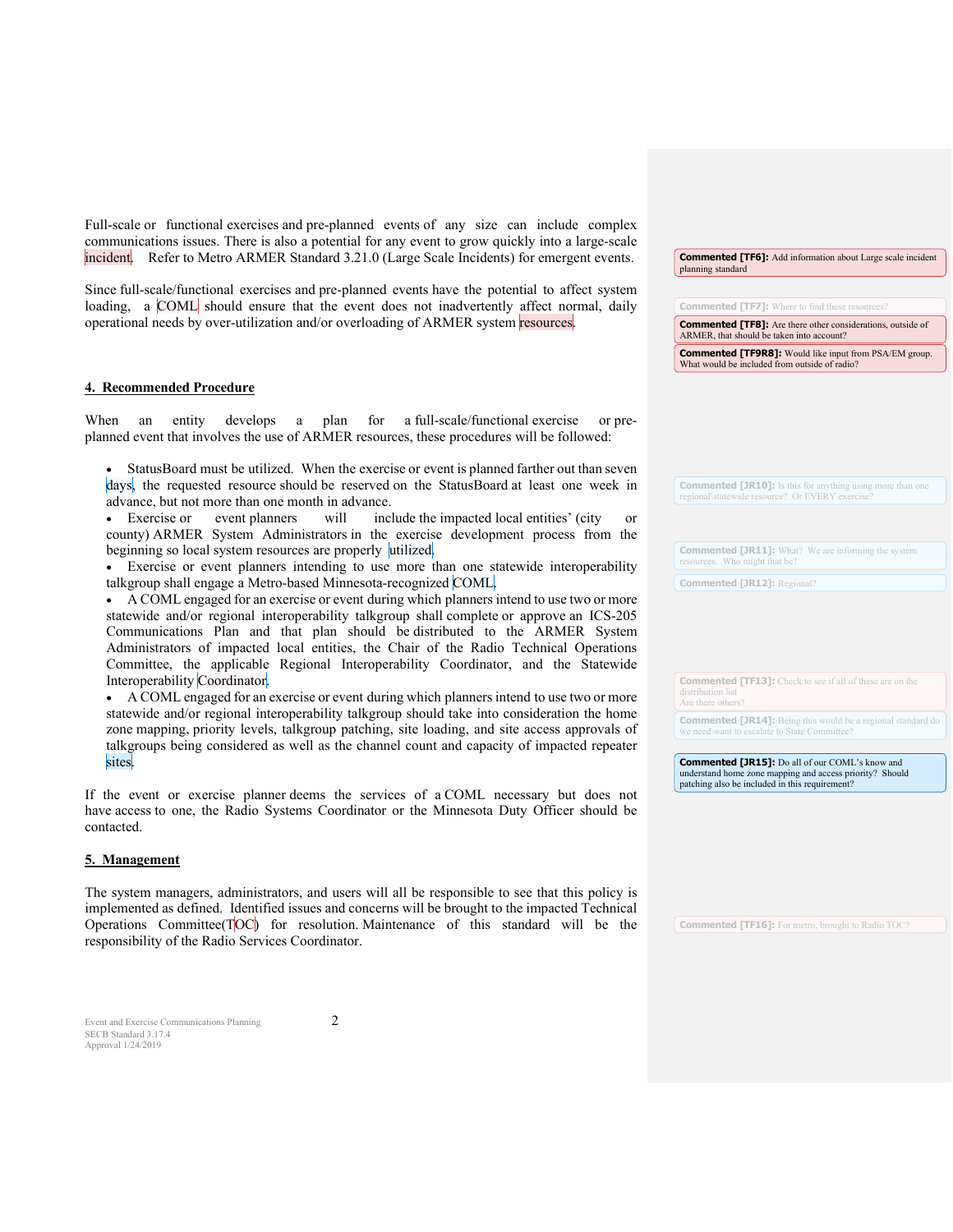#### **Metropolitan Emergency Services Board 9-1-1 Technical Operations Committee Network Report April 15, 2021**

#### **Agenda Number 6.C.**

#### **1. Text-to-9-1-1:**

Washington and Scott Co. are the only remaining primary PSAPs in the metro area that have not yet implemented text capabilities on their answering applications. Both PSAPs are planning to implement text messaging concurrent with their next 9-1-1 answering application upgrade later this year. Washington Co. is currently planning to move to their new Solacom system in May. Scott Co. believes they will go online with the Motorola SaaS system this summer.

#### **2. NG9-1-1 ESInet:**

The NG9-1-1 ingress system implementation is underway. Inteliquent has identified the point of interconnect (POI) locations across the state with two legacy telephone POIs in each LATA. This will make it easier for the legacy telephone companies to connect to the 9-1-1 system and reduce network costs. Inteliquent will also have two SIP POIs for telecommunications service providers who have IP-based systems capable of delivering 9-1-1 calls to the system as SIP calls. This week Lumen identified the peering points in their network where they want Inteliquent to connect to the current 9-1-1 system on an interim basis until the NG Core Services vendor is selected.

Additional work remains for the MESB and ECN on the RFP(s) for NG9-1-1 core services and 9- 1-1 system egress connectivity between the core services and the PSAP. ECN has contracted with Federal Engineering for professional and technical services to assist in the RFP process.

The MESB continues to focus on giving our PSAPs better continuity-of-operations (COOP) options as well as enabling workload sharing for the PSAPs that are interested in working together. We want to ensure that our ESInet infrastructure can support shared/hosted and cloud-based applications and not limit the use of the ESInet to just handling 9-1-1 traffic. We are working now with ECN to consider ESInet options that would rehome our PSAP ESInet connections to redundant, diverse datacenters that can become the hubs for delivery of shared/hosted and cloud-based applications to all the metro PSAPs such as CAD, CAD-to-CAD interoperability, logging, as well as 9-1-1 answering applications.

In April 2018, NENA published a new NG9-1-1 ESInet Design document that outlines new modifications to the existing ESInets in use today. The new design focuses on increasing reliability and resiliency by incorporating multiple network service providers using different network protocols (e.g. MPLS, Ethernet, cable broadband Internet, wireless carrier broadband Internet). The MESB will continue to work with ECN to develop an implementation strategy to bring the metro area ESInet configuration into compliance with the NENA design recommendations.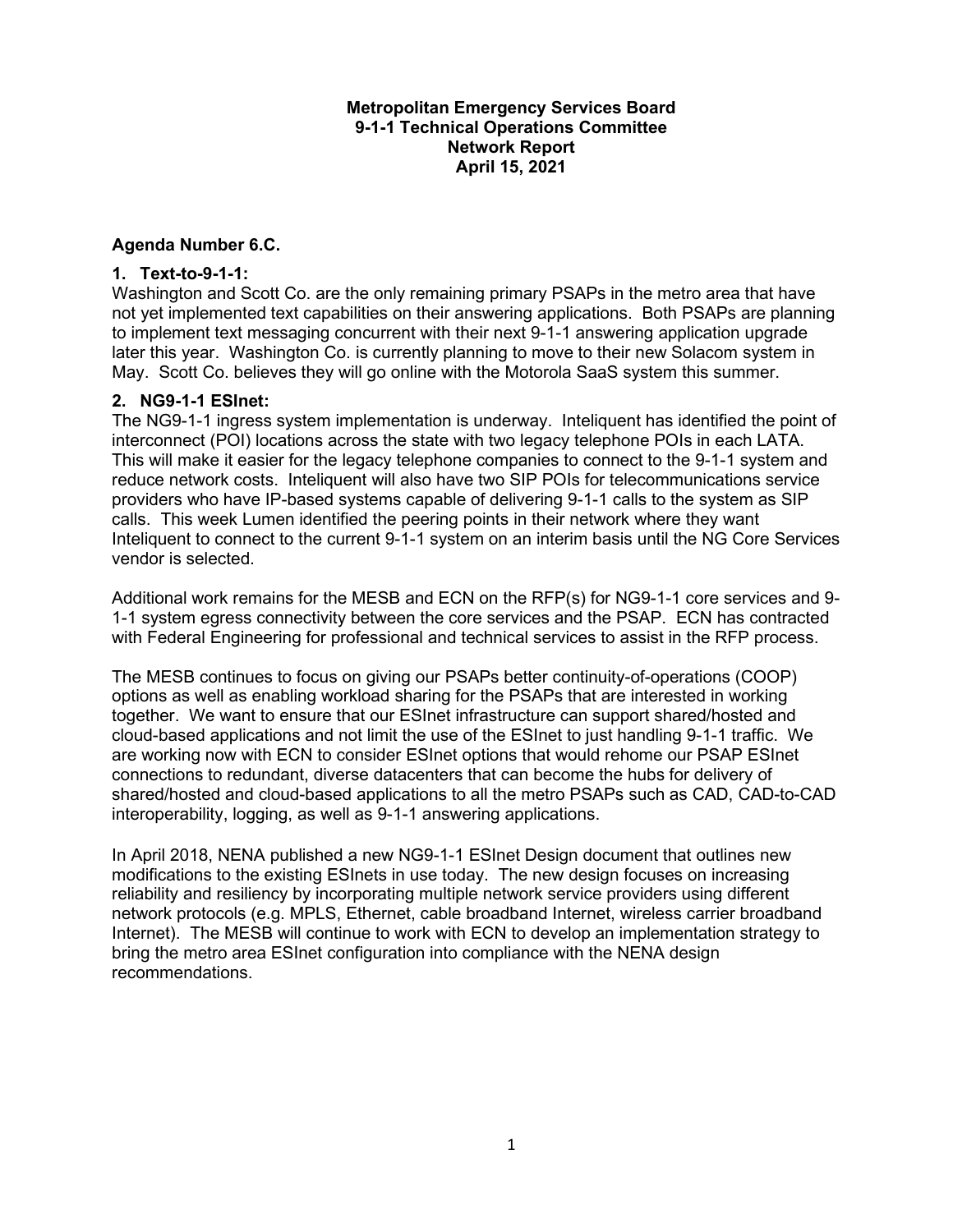#### **Metropolitan Emergency Services Board 9-1-1 Technical Operations Committee 9-1-1 Data Report April 15, 2021 Meeting**

**1. Importance of GIS for 9-1-1:** PSAP managers are strongly encouraged to continue to assist their GIS counterparts in communicating to key decisionmakers and county leadership what a **vital role GIS has to their current and future PSAP operations**. Geospatial datasets provide foundational data for PSAP CAD/mapping systems and future NG9-1-1 core services, as well as support many other non-public safety uses that are important to cities and counties.

#### **2. Regional NG9-1-1 Data QA/QC and GIS-derived MSAG activity:**

- a. **NG9-1-1 QA/QC support** has been focusing on PSAPs/Counties that have not yet made a significant stride toward GIS-derived MSAG transition and on resolution of certain data inconsistencies found through the GeoComm process.
- b. **Current GIS-derived MSAG status:** 
	- i. **Complete**: Chisago County, Dakota County, Anoka County, Eden Prairie, St Louis Park, Edina, Bloomington, Ramsey County, Isanti County
	- ii. **In preparation stage at MESB**: Carver County
- c. **Proactive 9-1-1 call location audits** continue for the 10-county region once a week using ALI retrieval logs and the metro regional road centerline, address point, and MSAG data. This process has been helpful in identifying needed VoIP service provider data remediations, as well as some address point additions.

#### **3. ECN NG9-1-1 Federal Grant work:**

- a. *Metro Regional GIS-derived MSAG Processes:* MESB is working with GeoComm on the regional GIS-derived MSAG project authorized under the NG9-1-1 federal grant.
	- i. MESB and GeoComm have completed another run of the regional data through the Data Hub to confirm configurations and the handling of the MESB's known error exceptions and border edge-cases. Further refinements are planned in future runs.
	- ii. MESB is starting to use the results of some Data Hub validations to provide vetted resolution recommendations back to the county GIS departments.
	- iii. MESB has also begun validating a sample GeoComm GIS-derived MSAG.
- b. *Sherburne County:* Sherburne County kicked off their project with GeoComm at the beginning of February. GeoComm is actively editing Sherburne's data for NG9-1-1 readiness.

### 4. **Statewide GIS Data Standards:**

- a. The recently **updated MN Geospatial Advisory Council (GAC) Road Centerline Data Standard v1.1 and Address Point Data Standard v1.3 schemas** are now in use for metro data. MetroGIS/Met Council began posting the regional centerline and address point datasets to the Commons in these schemas at the end of March. Both datasets now include four 9-1-1 legacy street name attributes ad the road centerline also includes a road cartographic class attribute. The partnership between MESB & Met Council staff on this was greatly appreciated.
- b. Discussion about a **polygon standard for exchange of 9-1-1 emergency service boundaries** (PSAP, ESZ/ESN, and response agency) has been restarted at a state level.
- c. The statewide polygon standard will resurface statewide discussion about a domain of **normalized/standardized agency names** to be used in the GIS data. A draft list of the proposed agency names will be sent out to MESB PSAP data contacts (cc to PSAP managers) with a request for the PSAP to review the list and confirm that all agencies they dispatch for are included and there are no significant concerns with the proposed naming.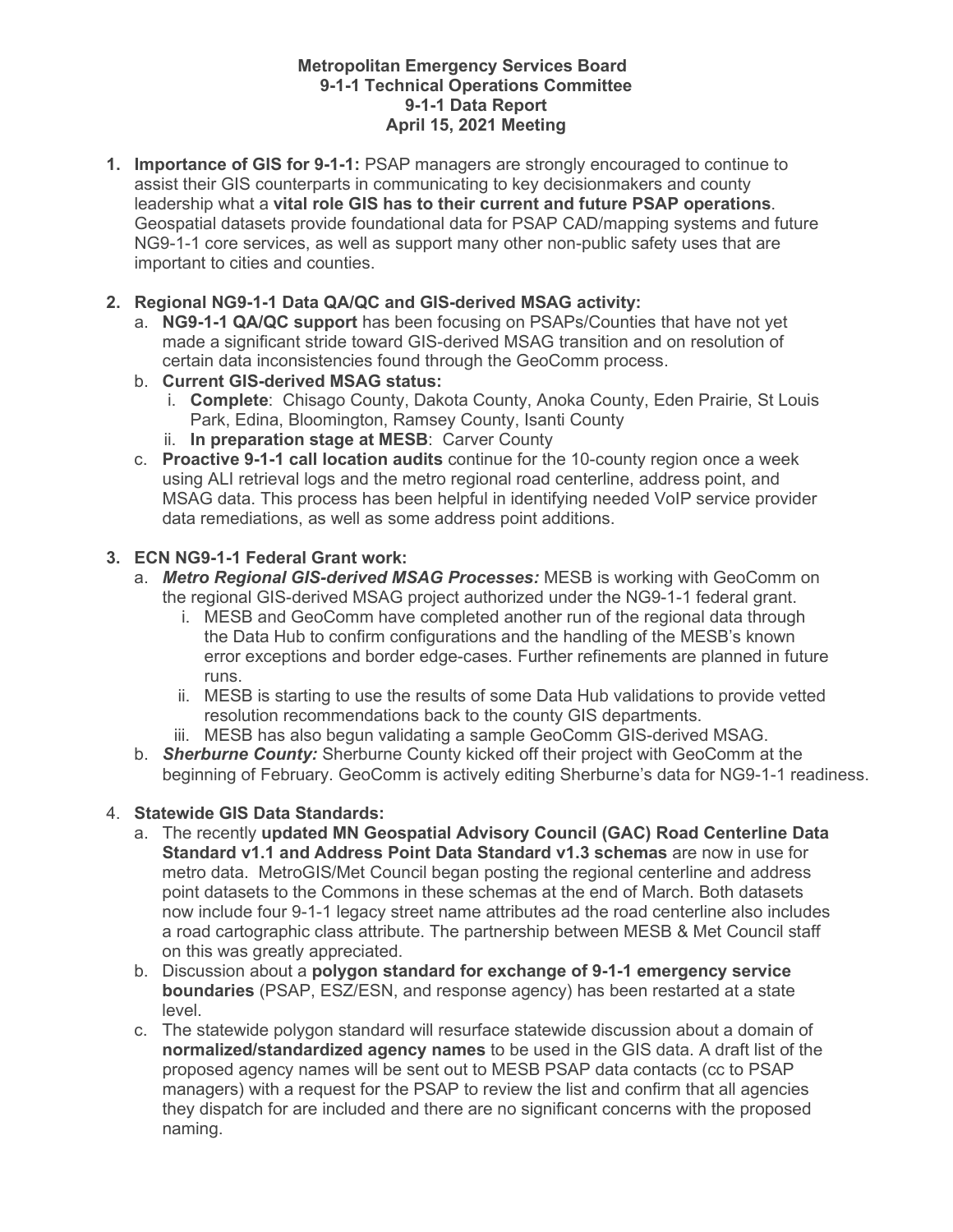- **5. Regional GIS data support for Pandemic Response Planning/RapidDeploy Pilot:** A tabletop exercise was held March 26th. The PSAP evaluation team is discussing the fit of this pilot with the region's desire to move to a CAD-to-CAD solution.
- **6. Vertical location on wireless 9-1-1 calls:** Lumen and Intrado completed the **new ALI format that transmits z-axis information** provided by wireless carriers to the PSAP. Isanti County PSAP was successfully transitioned to the new ALI format on 3/24/21. Jake Jacobson will work with other PSAPs who would like to transition to the z-axis ALI format. PSAPs will want to coordinate with their PSAP CPE and CAD/mapping vendors in advance of scheduling the change because the update will change the ALI data stream format interfacing into those systems. Also, Ramsey County is assisting with an initial evaluation of the z-axis data from the wireless carriers.
- **7. Wireless Location Based Routing:** T-Mobile and MESB are finalizing an **audit of T-Mobile sector-based routing and wireless ALI data** prior to commencing the pilot of T-Mobile's location-based routing (LBR) capabilities. MESB is currently waiting for confirmation that T-Mobile has processed all updates identified for T-Mobile data, after which the audit of former Sprint wireless data will be conducted. It is currently anticipated that the pilot of T-Mobile's **location-based routing (LBR)** capabilities would begin this summer for the volunteer PSAPs (i.e. Airport, Washington, Ramsey, and Sherburne County.) T-Mobile expects that their new location-based routing capabilities, which plot the caller's device-based hybrid location in PSAP boundary polygons to determine call routing, should help PSAPs reduce the number of transferred 9-1-1 calls.
- **8. SECB NG9-1-1 GIS Workgroup:** The workgroup's report will be presented to the SECB NG911 Committee at its April meeting. The report includes **actionable recommendations from the geospatial community about the statewide NG911 GIS project** for consideration by the committee. The report may also be presented to the SECB board in a future meeting.
- **9. MESB Region SECB Strategic Planning Process:** Metro GIS partners were represented in the MESB region's SECB strategic planning process by Geoff Maas, Chair of the SECB NG9-1-1 GIS workgroup, and Vic Barnett, alternate GIS rep to the SECB NG9-1-1 Committee, as well as MESB staff. Public safety GIS needs and initiatives are included in the planning feedback being passed onto the SECB and will continue to evolve in future strategic planning work at the regional level.
- **10. Statewide NG9-1-1 GIS Project:** ECN held a meeting on April 9, 2021 to provide an overview of their plans to use a new vendor, 1Spatial, to automate the state's NG9-1-1 GIS data aggregation process and provide expanded NG9-1-1 validation tools. As the state's plans evolve, MESB will work with ECN and 1Spatial to appropriately integrate the metro regional GIS workflow and ensure the region's NG9-1-1 data readiness.

#### **ONGOING ACTIVITIES**

**11. Wireless Cell Sector/Routing Data:** MESB continues to process wireless routing updates for all carriers on behalf of the metro PSAPs. Should PSAPs want the routing for a specific cell sector or 9-1-1 call reviewed, just email *mesbgis@mn-mesb.org* and MESB staff will investigate.

#### **12. Regional GIS Data Aggregation:**

a. **Road Centerline and Address Points:** The MetroGIS/Met Council continues to process regional road centerline and address point dataset updates nightly to the MN